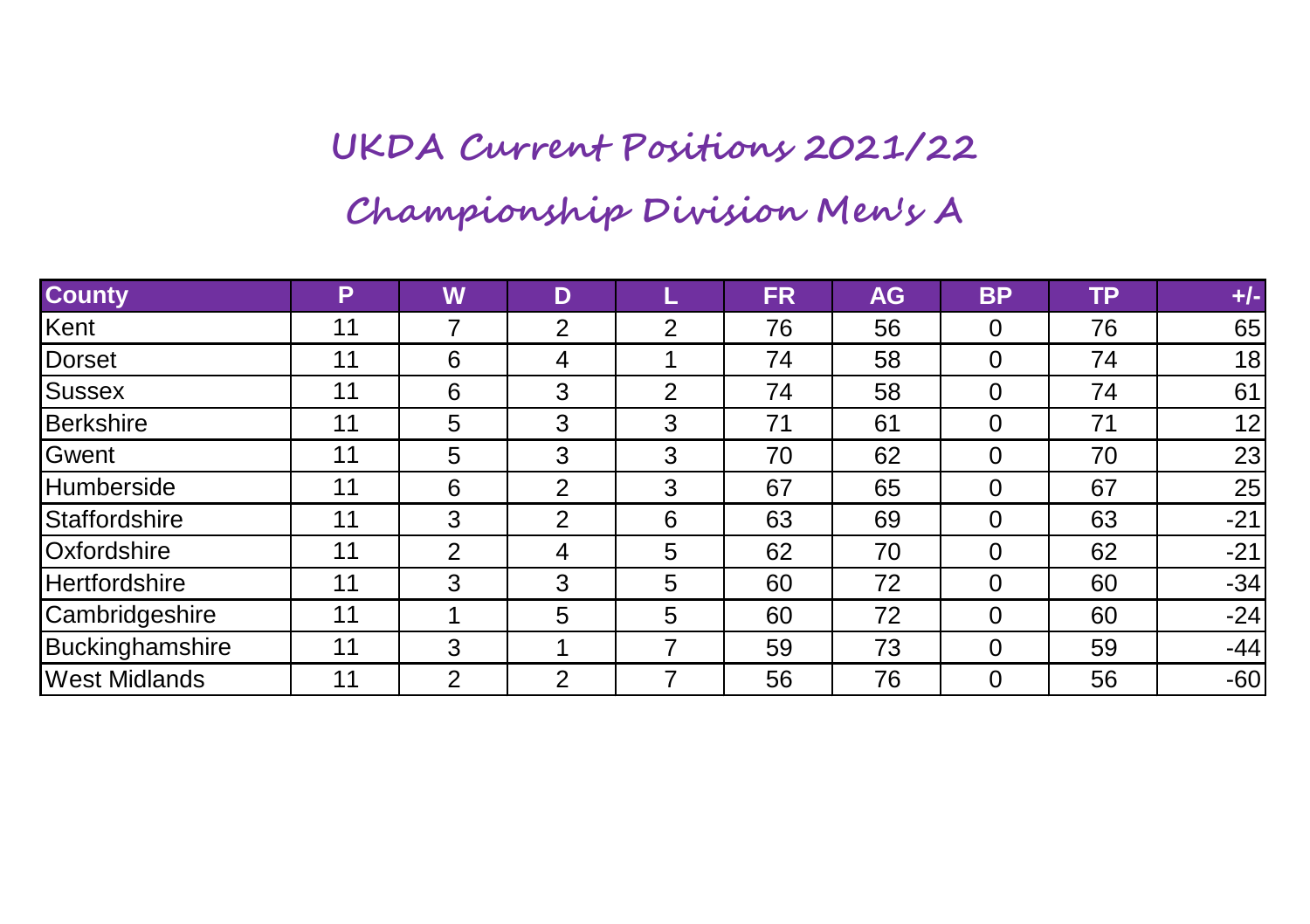## **UKDA Current Positions 2021/22 Championship Division Ladies A**

| <b>County</b>        | Р  | W | D              |          | <b>FR</b> | <b>AG</b> | <b>BP</b> | <b>TP</b> | $+/-$ |
|----------------------|----|---|----------------|----------|-----------|-----------|-----------|-----------|-------|
| Dorset               | 11 | 8 | 2              |          | 44        | 22        | 0         | 44        | 65    |
| Kent                 | 11 | 8 | 2              |          | 43        | 23        | 0         | 43        | 35    |
| Cambridgeshire       | 11 |   | 2              | 2        | 41        | 25        | 0         | 41        | 32    |
| <b>Hertfordshire</b> | 11 | 5 | 6              | $\Omega$ | 41        | 25        | 0         | 41        | 32    |
| Buckinghamshire      | 11 | 4 | $\overline{4}$ | 3        | 35        | 31        | 0         | 35        | 8     |
| Berkshire            | 11 | 3 | 5              | 3        | 35        | 31        | 0         | 35        | 10    |
| Sussex               | 11 | 4 | 3              | 4        | 31        | 35        | 0         | 31        | $-9$  |
| Gwent                | 11 | 3 | 3              | 5        | 27        | 39        | 0         | 27        | $-20$ |
| Staffordshire        | 11 |   | 4              | 6        | 26        | 40        | 0         | 26        | $-33$ |
| Humberside           | 11 |   | 3              | 7        | 25        | 41        | 0         | 25        | $-44$ |
| Oxfordshire          | 11 |   | 3              |          | 24        | 42        | 0         | 24        | $-37$ |
| <b>West Midlands</b> | 11 | 0 | 5              | 6        | 24        | 42        | 0         | 24        | $-39$ |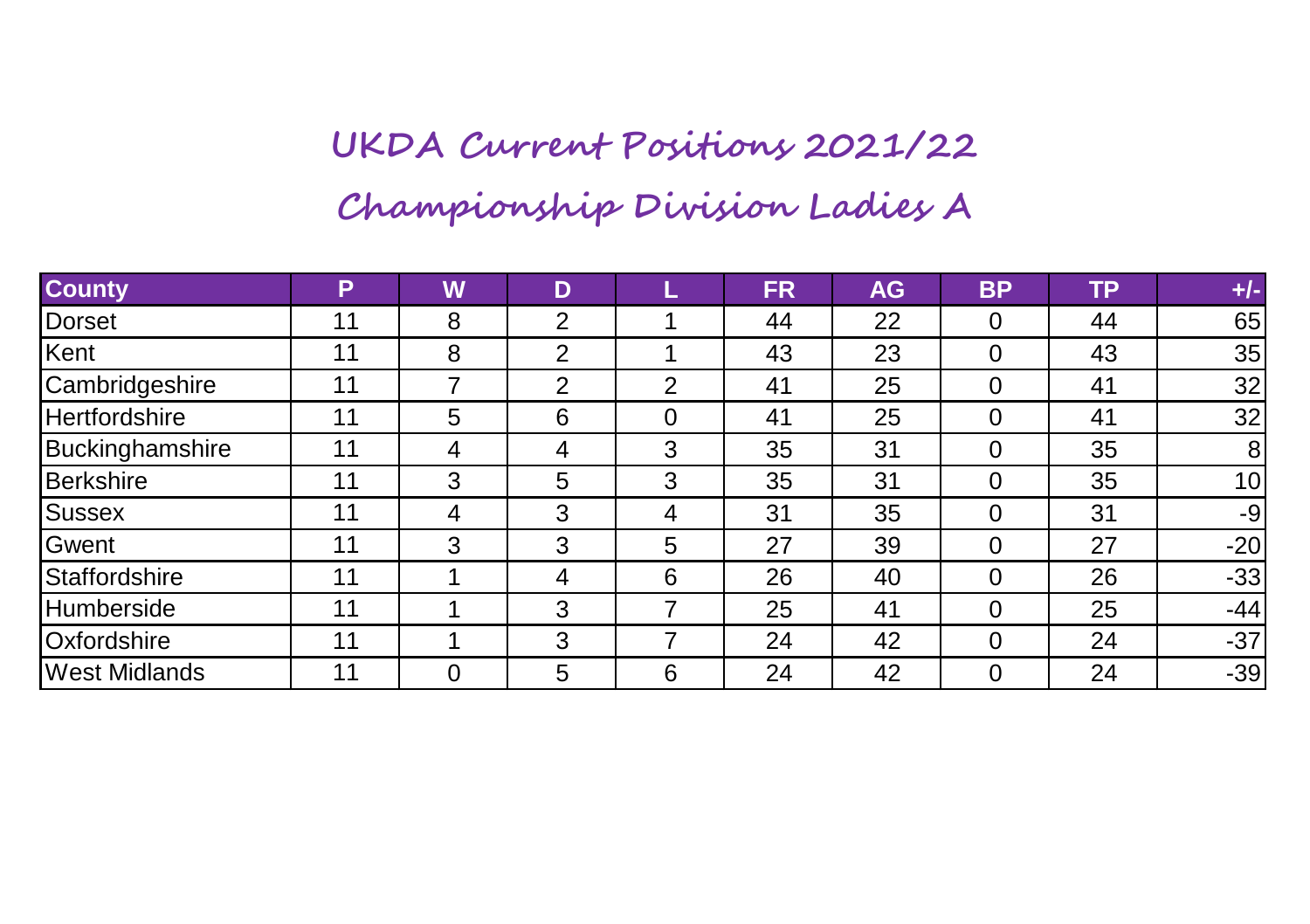## **UKDA Current Positions 2021/22 Championship Division Men's B**

| <b>County</b>        | P  | W  | D              |   | <b>FR</b> | <b>AG</b> | <b>BP</b> | <b>TP</b> | $+/-$  |
|----------------------|----|----|----------------|---|-----------|-----------|-----------|-----------|--------|
| Staffordshire        | 11 | 10 | $\Omega$       |   | 89        | 43        | 0         | 89        | 115    |
| Gwent                | 11 | 7  | 2              | 2 | 85        | 47        | 0         | 85        | 101    |
| Kent                 | 11 | 9  | 2              | 0 | 84        | 48        | 0         | 84        | 87     |
| Sussex               | 11 |    | 0              | 4 | 76        | 56        | 0         | 76        | 48     |
| Humberside           | 11 | 6  |                | 4 | 70        | 62        | 0         | 70        | 18     |
| Cambridgeshire       | 11 | 5  | 0              | 6 | 65        | 67        | 0         | 65        | $-19$  |
| Dorset               | 11 | 4  | 0              | 7 | 60        | 72        | 0         | 60        | $-7$   |
| <b>Hertfordshire</b> | 11 | 3  | $\overline{2}$ | 6 | 60        | 72        | 0         | 60        | $-60$  |
| Berkshire            | 11 | 2  | 3              | 6 | 55        | 77        | 0         | 55        | $-42$  |
| Oxfordshire          | 11 | 2  | 2              |   | 54        | 78        | 0         | 54        | $-49$  |
| <b>West Midlands</b> | 11 | 4  | $\Omega$       |   | 49        | 83        | 0         | 49        | $-86$  |
| Buckinghamshire      | 11 | 0  | 2              | 9 | 45        | 87        | 0         | 45        | $-106$ |